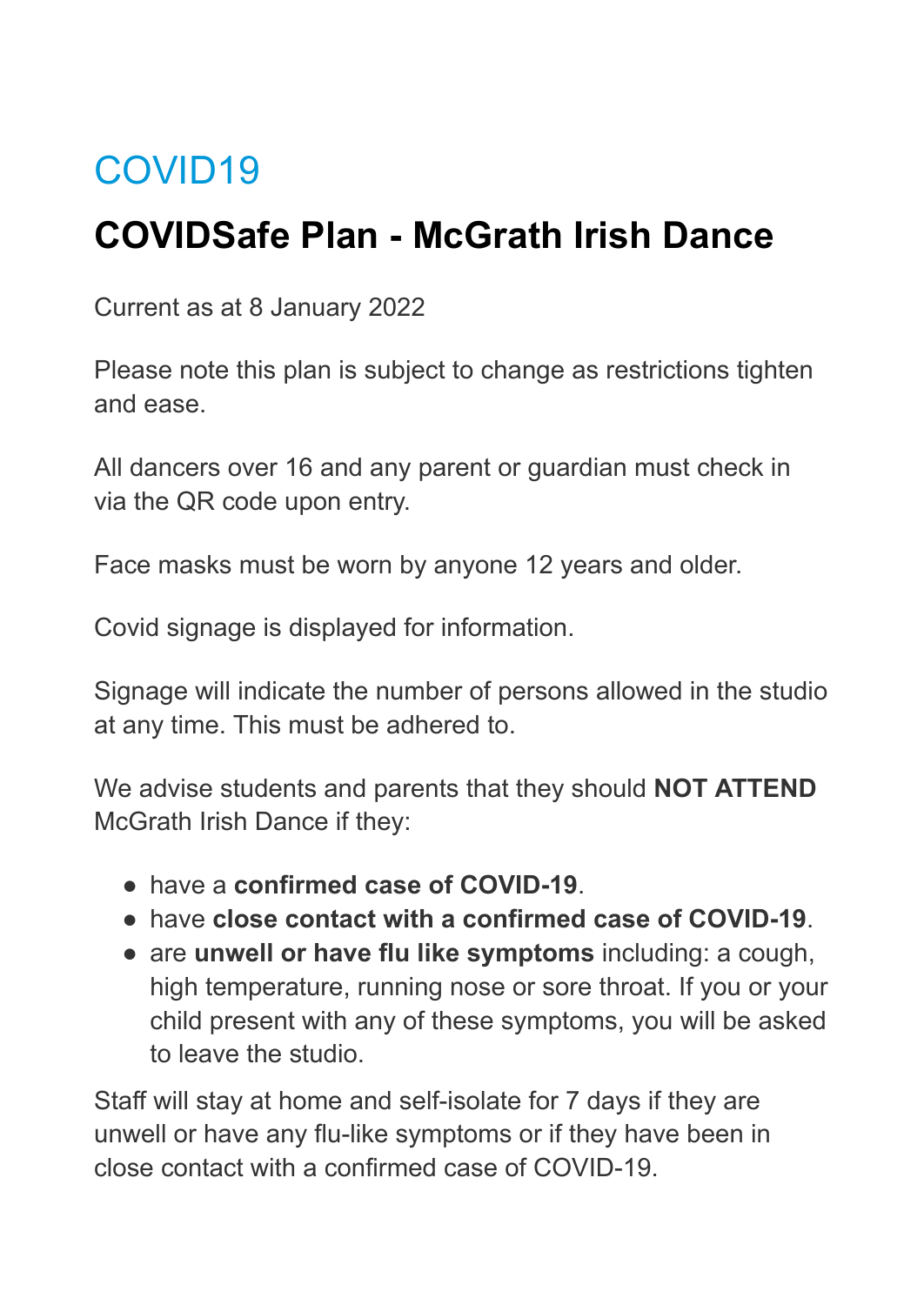### **HYGIENE**

- Hand Sanitiser will be provided for use on entry and exit.
- Cough /sneeze into your elbow or a tissue and immediately throw away.
- Participants are to bring their own water bottle to classes. Sharing will not be permitted.
- There will be no sharing of equipment.
- Equipment will be cleaned before, between and after classes.
- All dance shoes etc must be labelled. Anything such as drink bottles, shoes etc left out without a name will be thrown away after each class.

### **PHYSICAL & SOCIAL DISTANCING**

- We recommend only one parent/carer to attend drop off and pick up, if any.
- We recommend NOT to bring siblings where possible.
- Where possible different entry & exit points will be utilised and there may be a break between exams.
- Class sizes will be capped to ensure reasonable distancing.
- Parents must remain seated while watching.
- Parents will be encouraged to assist with helping children follow the social distancing rules.
- Some aspects of our exams will be modified to follow social distancing requirements including:
	- No high fives or group cheers
	- No holding hands

### WELL BEING